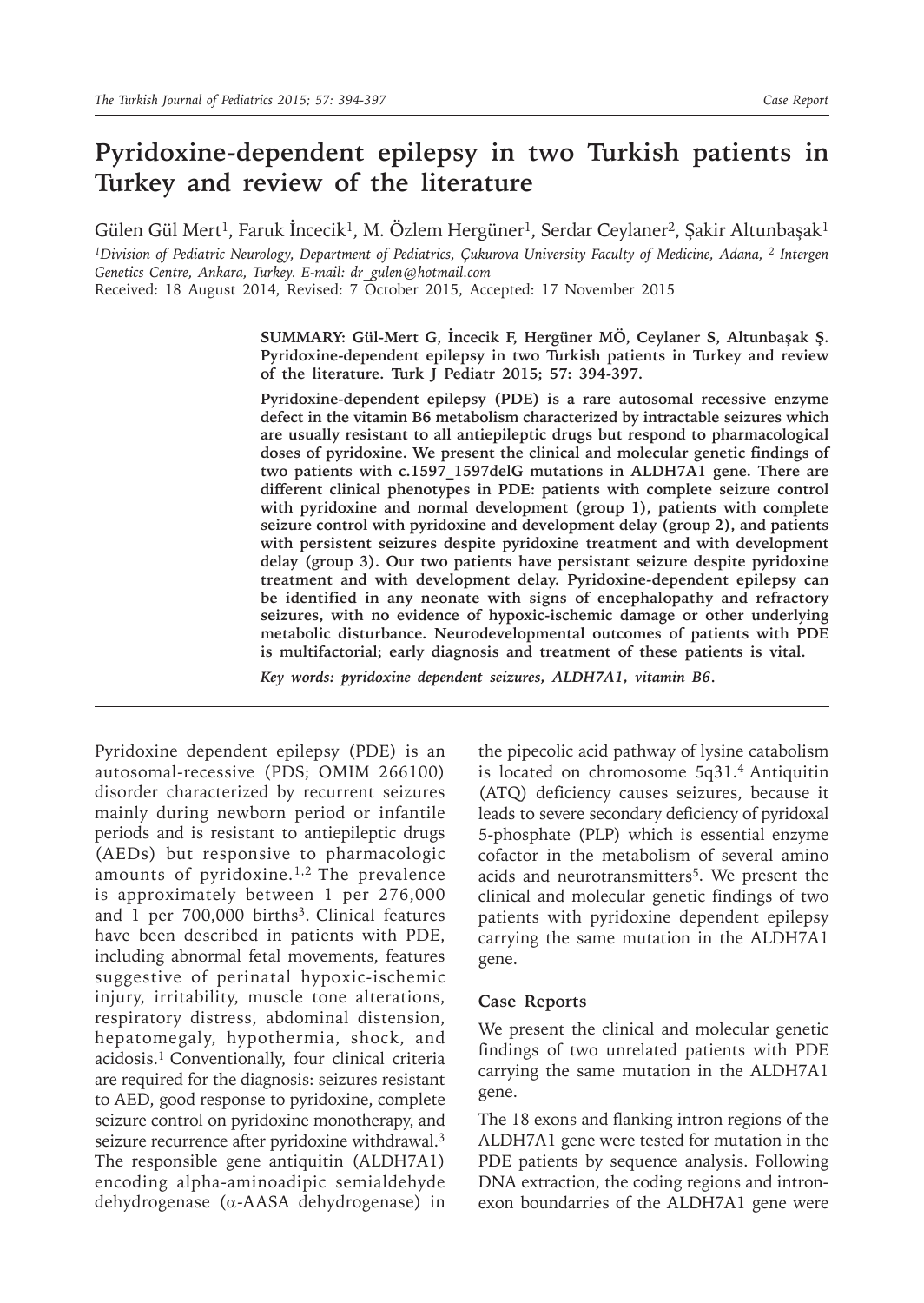amplified and sequenced as previously described. A homozygous mutations c.1597\_1597delG in ALDH7A1 gene was identified in our patients.

### **Case 1**

The 6-year-old girl was born after uncomplicated pregnancy at 39 weeks of gestation (birth weight 3250 g, length 41 cm). The Apgar score was 10, 10 and 10 after 1, 5, and 10 minutes without sign of any infection or anoxicischemic encephalopathy. The parents were consanguineous and no family history of seizure reported. At 6 hours of life a first focal clonic seizure occurred, resistant to phenobarbital (20 mg/kg first and then 5 mg/kg per day). Laboratory investigation showed no signs of infection and normal serum biochemistry. The results of metabolic screening of blood and urine were normal. Electroencephalography (EEG) showed epileptic activity on the right temporooccipital region. Cranial magnetic resonance imaging shows thin corpus callosum. Cerebral ultrasound was normal. Immediately 100 mg intravenous pyridoxine was introduced, seizure control was achieved. At the age of 11 months, pyridoxine withdrawal was spontaneously challenged by the parents and seizure recurred within 48 hours. Therefore, pyridoxine was reintroduced. Carbamazepine was added because of the reccurent seizures. Physical and neurological examinations were normal.

In the following years, the girl was continuously treated with pyridoxine, 100 mg twice/ day, carbamazepine and phenobarbital. She had seizures three or four times in a year. Psychomotor evaluation at age 6 with Standford-Binet test showed a full scale IQ of 65 points. She is in the range of mild mental retardation.

# **Case 2**

The 5-year-old boy was born at 40 weeks gestation with a birth weight of 2800 g p25, length of 47 cm (P3-10), and head circumference of 35 cm (50P). The Apgar score was 9 and 10 at 1 and 5 minutes. The parents were consanguineous and no family history of seizures reported. The neonatal period was uncomplicated until he started complex partial seizures on day 10. Phenobarbital (20 mg/kg first and then 5 mg/kg per day) and pyridoxine (100 mg twice/day) were started for the seizures. At the age of 13 months,

pyridoxine discontinuation was spontaneously challenged and seizure occurred within 72 h. Phenobarbital was switched to valproic acid (30 mg/kg/day) at the age 3 years because of the side effects.

Results of laboratory examinations including complete blood count, biochemical analyses were within normal limits. His cerebrospinal fluid examination, and the results of metabolic screening of blood and urine were normal. Physical examination was unremarkable. His neurologic examination was shown significant hypotonia, ataxia and hyperactive deep tendon reflexes. The remainder of the neurological examination was unremarkable.

Cranial magnetic resonance imaging showed asymmetrical left lateral ventricle dilatation. Electroencephalography showed epileptic activity on the left temporooccipital region.

Currently, he takes pyridoxine, 100 mg twice/ day and valproic acid (30 mg/kg/day). The complex partial seizures persist two-three times in a year and most of these seizures are associated with febrile events. He can walk independently. Psychomotor evaluating at the age 5 years with Standford-Binet test showed a full scale IQ of 45 points. He was in the range of moderate mental retardation.

# **Discussion**

Pyridoxine dependent epilepsy was first described in 1954 in an infant with treatment-resistant seizures who showed seizure control after the administration of a multivitamin cocktail including vitamin B6**<sup>6</sup>** . Until now, over 200 patients have been described in the literature. Because of the lack of a biological diagnostic marker, diagnosis may have been missed in many cases**<sup>7</sup>**. Morever, the diagnosis of PDE was confirmed by pyridoxine withdrawal followed by seizure recurrence. Currently, pyridoxine withdrawal is no longer needed to prove the diagnosis of PDE due to availability of genetic testing and of reliable diagnostic biomarkers, namely elevated levels of pipecolic acid in serum and more specifically, alfa-aminoadipic acid in urine  $8$ . A same homozygous mutation was identified in our two patients. We could not search the other biomarkers such as pipecolic acid, alfa-aminoadipic acid. These tests are unavailable in our laboratory.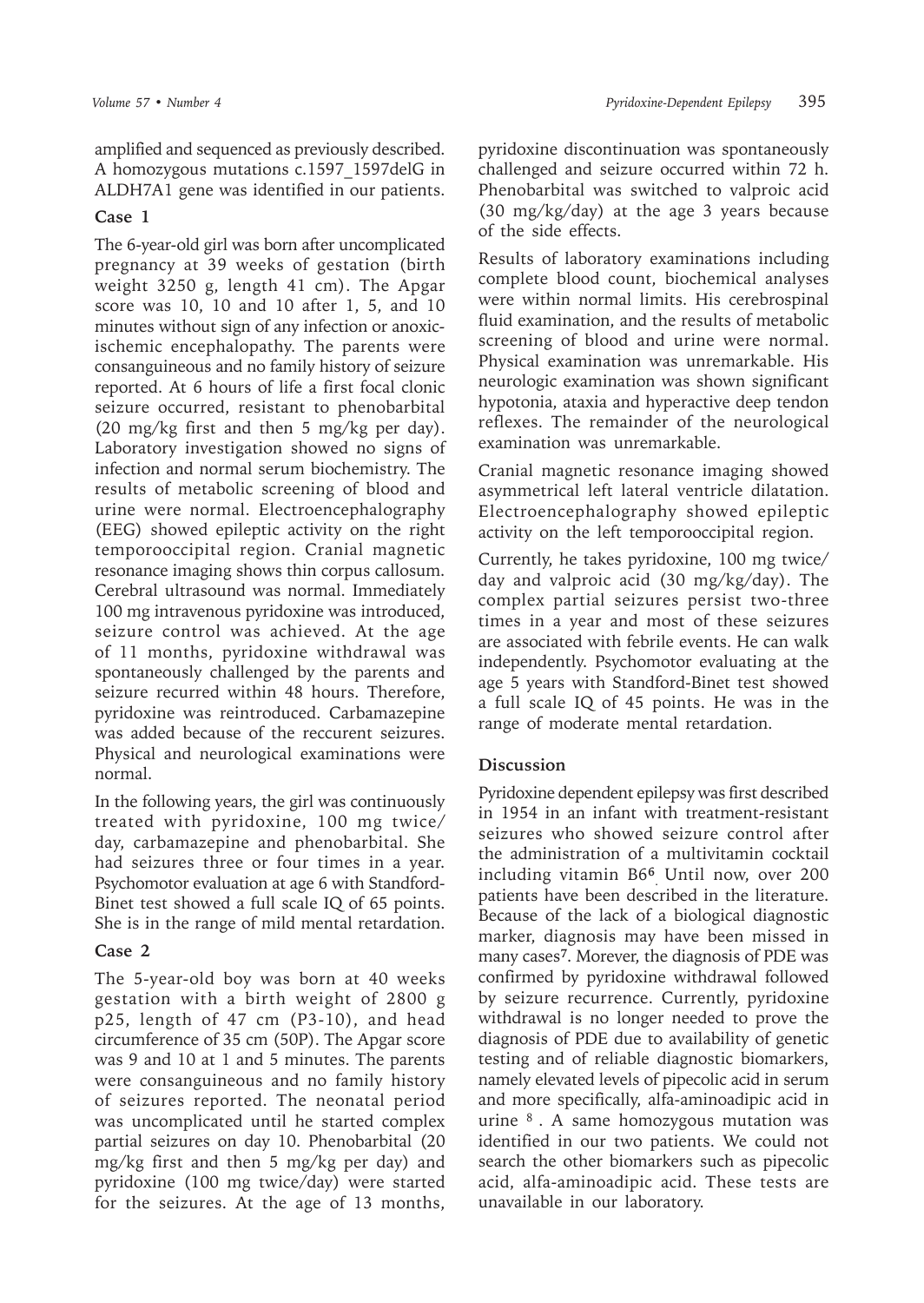The main clinical features of PDE are seizures intractable to anticonvulsants but responding well to administration of pyridoxine. The classical presentation is usually at birth or in neonatal period as our patients. Affected neonates mostly show signs of severe encephalopathy (e.g. hypothermia, jitteriness, irritability, muscle tone alterations and poor feeding), and misdiagnosis of hypoxic-ischemic encephalopathy is not uncommon 9.

In this disorder, seizure types are quite variable even in the individual patient, ranging from myoclonic to clonic and bilateral tonic clonic seizures and partial seizures, and a tendency to develop status epilepticus. Afterwards, complex partial seizures, infantile spasms and other myoclonic seizures as well as a mixed seizure pattern may come out<sup>10-12</sup>. EEG (electroencephalogram) patterns may vary from normal to high voltage delta activity, focal spike wave discharges, burst suppression patterns and rarely hypsarrhythmia. Both of our patients presented with partial seizures<sup>11</sup>. In accordance with, no specific pattern of EEG abnormalities has been documeted.

Cranial magnetic resonance imaging shows a spectrum of changes from normal to hypoplasia of the corpus callosum, mega cisterna magna, enlarged ventricles and diffuse cerebral hemispheric gray and white matter atrophy<sup>13</sup>. One of our patients' cranial magnetic resonance imaging showed thinning of the corpus callosum, the other one's showed asymmetrical left lateral ventricle dilatation.

The clinical spectrum of PDE patients was not limited to seizures; many patients showed associated neurologic dysfunctions such as muscle tone alterations, irritability, and psychomotor retardation. These symptoms may be attributed to a delay in the onset of treatment with pyridoxine. However, in some patients, neurologic signs were already present at the onset of seizures<sup>14</sup>. Further research is needed to investigate genotypephenotype correlations and clarify whether spesific ALDH7A1 mutations can explain specific or atypical clinical features in these patients.

Until now, more than 70 different pathogenic mutations within the 18 exons of the ALDHA1 gene have been published in the literature associated with PDE phenotypic spectrum in patients from diverse ethnic backgrounds. ALDH7A1 mutations include missense, nonsense, and splice site mutations<sup>15</sup>. We detailed the moleculer analysis of PDE in two Turkish patients belonging to two unrelated consanguineous families from the same city. They present a homozygous mutation (c.1597\_1597delG) in ALDH7A1 gene. This mutation is present in Human Genome Mutation Database – Public Version (HGMD public) with CD061355 code. The mutation was firstly described by Mills et al<sup>5</sup>. This mutation causes a frameshift and loss of the stop codon. Protein becomes prolonged rather than normal. Last 9 aminoacid sequence in original protein is PLAQGIKFQ\* while PLPKESSFSK, GVLDEHPLI\* in mutant form.

Pyridoxine dependent epilepsy patients require life-long pyridoxine treatment to prevent reccurrent seizures. The optimal dose of pyridoxine for the patients has not been found. Currently, the daily administration of 50 to 200 mg (given once daily or in two divided doses) is generally effective in preventing seizures in most patients<sup>9</sup>. Prophylactic intrauterine treatment of an at-risk or confirmed PDE fetus with supplemental pyridoxine given during pregnancy can prevent intrauterine seizures and improve neurodevelopmental outcome; however, treatment exposure should be limited to the shortest possible interval so as to prevent any potential problems related to toxicity<sup>16</sup>.

Recently developed novel therapies based on the pathophysiology of PDE also provide potential treatment options. Standard treatment for inborn errors of metabolism affecting catabolic pathways of essential amino acids consists of substrate reduction for the deficient enzyme through dietary modification. While treatment with pyridoxine compensates for chemical PLP inactivation, the accumulation of substrates from lysine degradation is not sufficiently reduced. The presence of these potentially neurotoxic compounds could explain the partial efficacy of pyridoxine, as 75–80 % of patients suffer from developmental delay or intellectual disability (IQ < 70) despite excellent seizure control in the majority of patients<sup>17</sup>. Thus, for ATQ deficiency, dietary lysine restriction can reduce the accumulation of lysine-derived substrates and possibly contribute to the improvement of cerebral function (neurodevelopment, cognition,